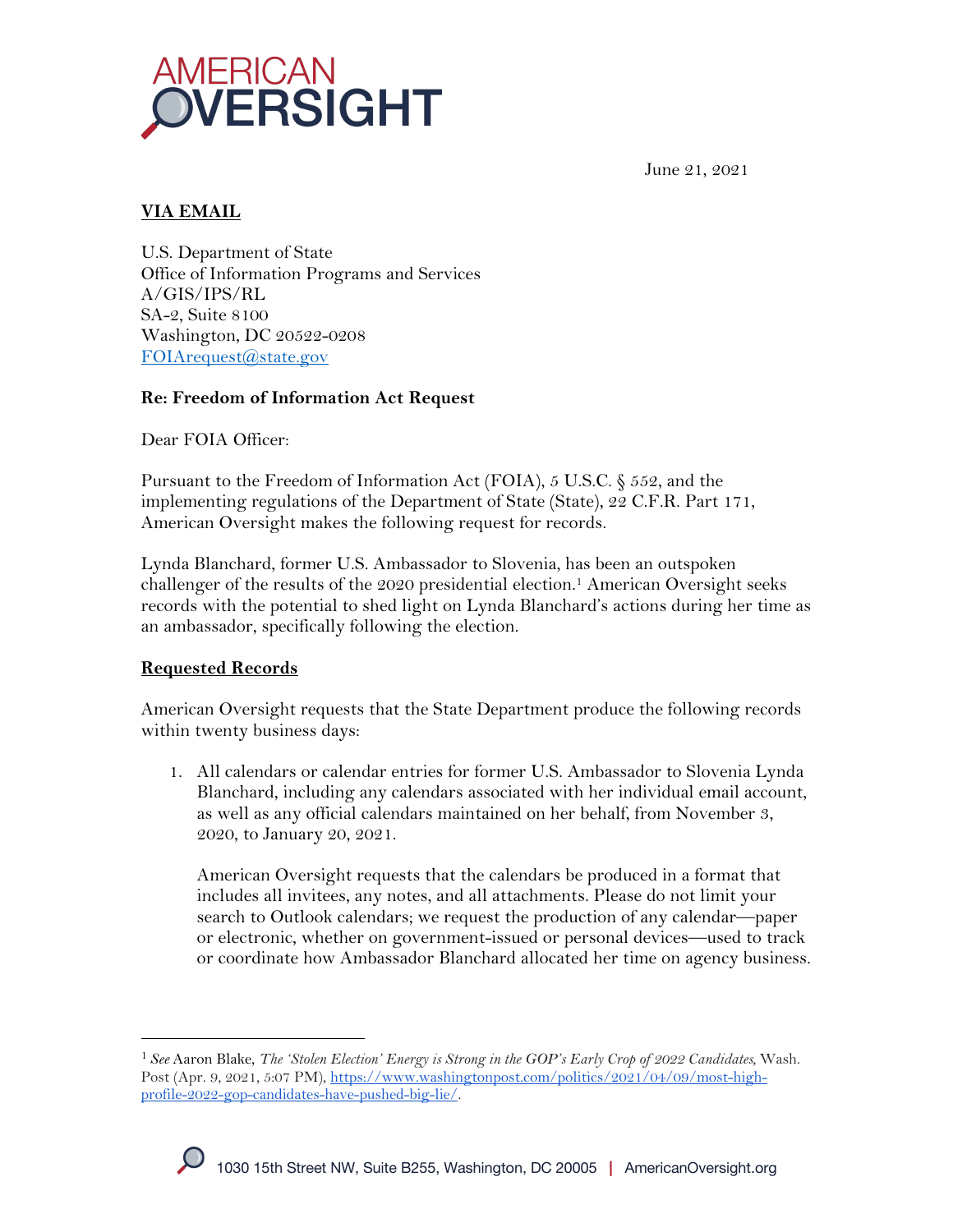2. All orders, directives, or guidance prepared or signed by former Ambassador Blanchard.

Please provide all responsive records from November 3, 2020, to January 20, 2021.

3. All email communications (including emails, email attachments, complete email chains, calendar invitations, and calendar invitation attachments) sent by Ambassador Blanchard that contain any of the following key terms:

#### Key Terms:

- a. GOP
- b. RNC
- c. MAGA
- d. "election fraud"
- e. "voter fraud"
- f. "stop the steal"
- g. "StoptheSteal"
- h. "Trump campaign"
- i. "Rule of Law"
- j. "Save America"
- k. Patriot
- l. "integrity of our election"
- m. "election integrity"
- n. "great again"
- o. "voting machines"
- p. Dominion
- q. DVS
- r. "foreign interference"
- s. "executive order"
- t. "emergency power"
- u. Raffensperger
- v. Giuliani
- w. "Sidney Powell"
- x. POTUS
- y. Michigan
- z. Georgia
- aa. Pennsylvania
- bb. "Jan. 6"
- cc. "January 6"

In an effort to accommodate State and reduce the number of potentially responsive records to be processed and produced, American Oversight has limited its request to emails sent by Ambassador Blanchard. To be clear, however, American Oversight still requests that complete email chains be produced, displaying both sent and received messages. This means, for example, that both Ambassador Blanchard's response to a responsive email and the initial received message are responsive to this request and should be produced.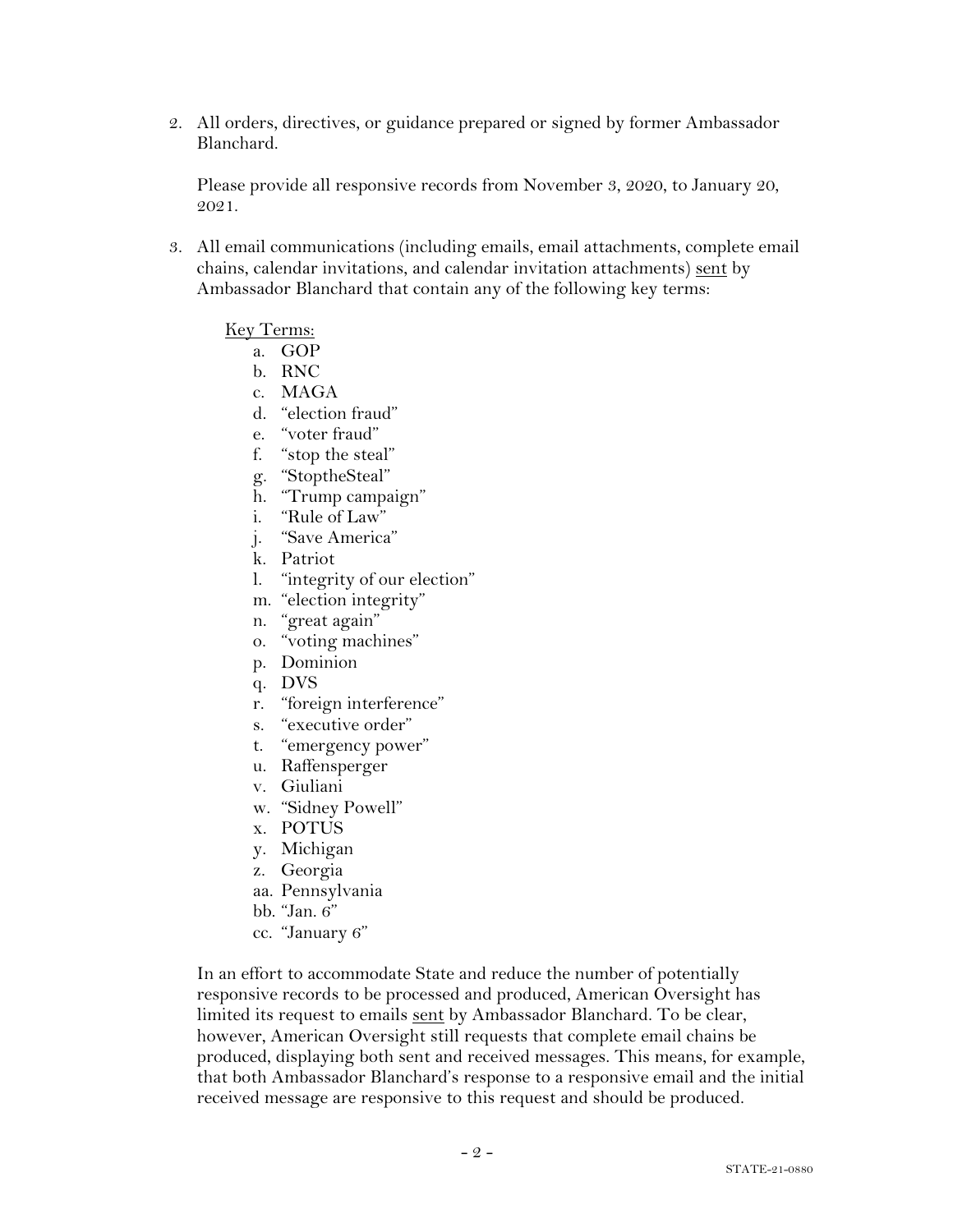Please provide all responsive records from November 3, 2020, to January 20, 2021.

- 4. All records reflecting communications (including emails, email attachments, text messages, messages on messaging platforms (such as Slack, GChat or Google Hangouts, Lync, Skype, Signal, Parler, Telegram, or WhatsApp), telephone call logs, calendar invitations, calendar entries, meeting notices, meeting agendas, informational material, talking points, any handwritten or electronic notes taken during any oral communications, summaries of any oral communications, or other materials) between (a) former U.S. Ambassador to Slovenia Lynda Blanchard or anyone acting on her behalf such as a Chief of Staff, assistant, or scheduler and (b) any of the individuals listed below:
	- A. Anyone communicating from the office of Senator Richard Shelby (including email communications from email addresses ending in @shelby.senate.gov)
	- B. Anyone communicating from the office of Senator Tommy Tuberville (including email communications from email addresses ending in @tuberville.senate.gov)
	- C. Representative Mo Brooks
	- D. Marshall Yates, Chief of Staff to Representative Mo Brooks

Please provide all responsive records from November 3, 2020, to January 20, 2021.

## **Fee Waiver Request**

In accordance with 5 U.S.C.  $\frac{6}{5}$  552(a)(4)(A)(iii) and your agency's regulations, American Oversight requests a waiver of fees associated with processing this request for records. The subject of this request concerns the operations of the federal government, and the disclosures will likely contribute to a better understanding of relevant government procedures by the general public in a significant way. Moreover, the request is primarily and fundamentally for non-commercial purposes.

American Oversight requests a waiver of fees because disclosure of the requested information is "in the public interest because it is likely to contribute significantly to public understanding of operations or activities of the government."2 The public has a significant interest in how U.S. Ambassador Blanchard spent her time, who she met and communicated with, as well as directives she signed as U.S. Ambassador to Slovenia. Records with the potential to shed light on her conduct in her role as ambassador would contribute significantly to public understanding of operations of the federal government, including whether and to what extent Ambassador Blanchard was engaged in efforts to undermine the results of the presidential election. American Oversight is committed to transparency and makes the responses agencies provide to FOIA requests

 $2 \, 5 \, \text{U.S.C.} \, \S \, 552(a)(4)(\text{A})(\text{iii}).$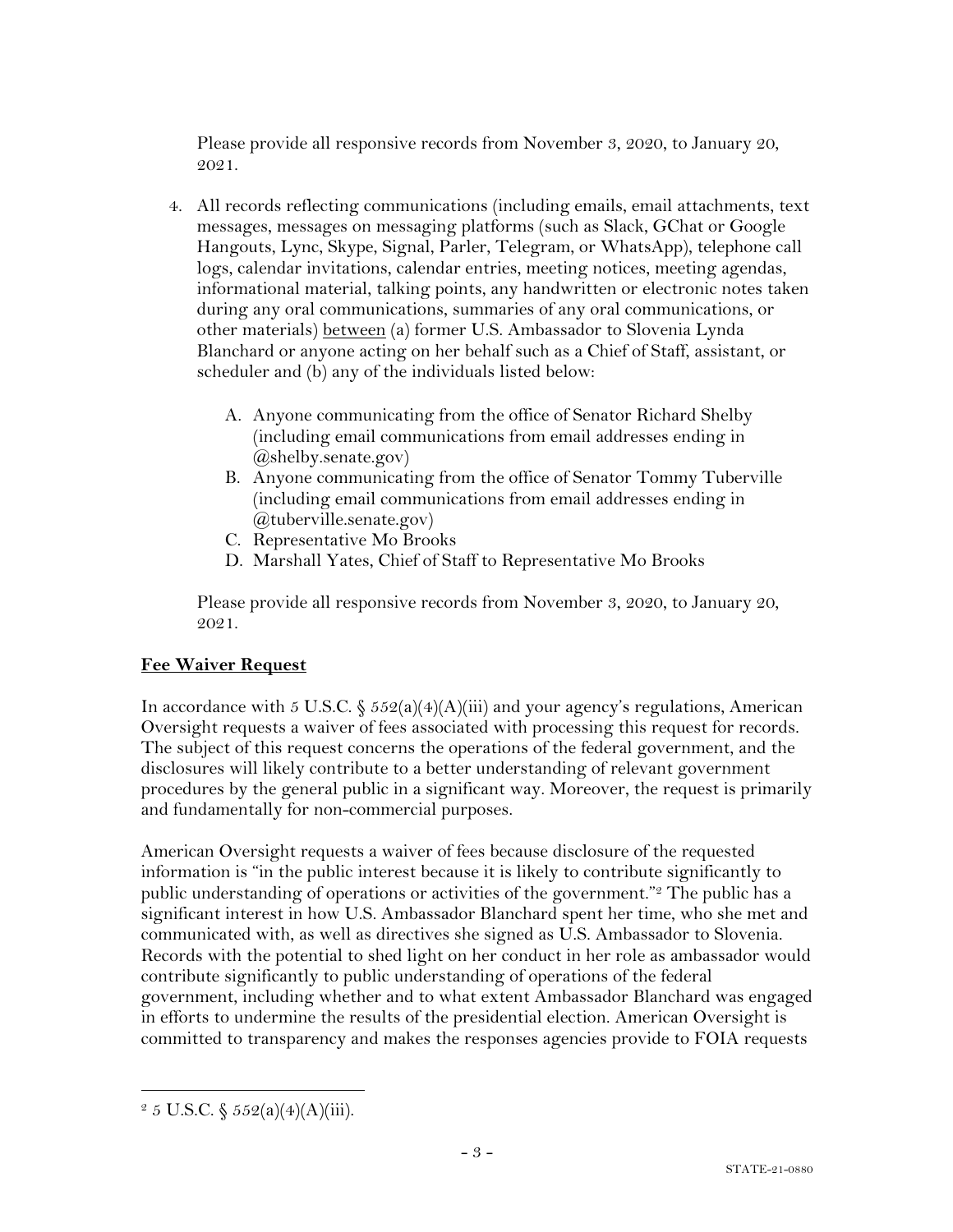publicly available, and the public's understanding of the government's activities would be enhanced through American Oversight's analysis and publication of these records.

This request is primarily and fundamentally for non-commercial purposes.<sup>3</sup> As a  $501(c)(3)$  nonprofit, American Oversight does not have a commercial purpose and the release of the information requested is not in American Oversight's financial interest. American Oversight's mission is to promote transparency in government, to educate the public about government activities, and to ensure the accountability of government officials. American Oversight uses the information gathered, and its analysis of it, to educate the public through reports, press releases, or other media. American Oversight also makes materials it gathers available on its public website and promotes their availability on social media platforms, such as Facebook and Twitter.4

American Oversight has also demonstrated its commitment to the public disclosure of documents and creation of editorial content through regular substantive analyses posted to its website.5 Examples reflecting this commitment to the public disclosure of documents and the creation of editorial content include the posting of records related to the Trump Administration's contacts with Ukraine and analyses of those contacts; $6$ posting records and editorial content about the federal government's response to the Coronavirus pandemic;7 posting records received as part of American Oversight's "Audit the Wall" project to gather and analyze information related to the administration's proposed construction of a barrier along the U.S.-Mexico border, and analyses of what those records reveal;<sup>8</sup> the posting of records related to an ethics waiver received by a senior Department of Justice attorney and an analysis of what those records demonstrated regarding the Department's process for issuing such waivers;<sup>9</sup>

<sup>8</sup> *See generally Audit the Wall*, American Oversight,

<sup>3</sup> *See* 5 U.S.C. § 552(a)(4)(A)(iii).

<sup>4</sup> American Oversight currently has approximately 15,700 page likes on Facebook and 106,200 followers on Twitter. American Oversight, Facebook,

https://www.facebook.com/weareoversight/ (last visited June 10, 2021); American Oversight (@weareoversight), Twitter, https://twitter.com/weareoversight (last visited June 10, 2021).

<sup>5</sup> *See generally News*, American Oversight, https://www.americanoversight.org/blog. <sup>6</sup> *Trump Administration's Contacts with Ukraine*, American Oversight,

https://www.americanoversight.org/investigation/the-trump-administrationscontacts-with-ukraine.

<sup>7</sup> *See generally The Trump Administration's Response to Coronavirus*, American Oversight, https://www.americanoversight.org/investigation/the-trump-administrations-

response-to-coronavirus; *see, e.g.*, *CDC Calendars from 2018 and 2019: Pandemic-Related Briefings and Meetings*, American Oversight, https://www.americanoversight.org/cdccalendars-from-2018-and-2019-pandemic-related-briefings-and-meetings.

https://www.americanoversight.org/investigation/audit-the-wall; *see, e.g.*, *Border Wall Investigation Report: No Plans, No Funding, No Timeline, No Wall, American Oversight,* https://www.americanoversight.org/border-wall-investigation-report-no-plans-nofunding-no-timeline-no-wall. 9 *DOJ Records Relating to Solicitor General Noel Francisco's Recusal*, American Oversight,

https://www.americanoversight.org/document/doj-civil-division-response-noel-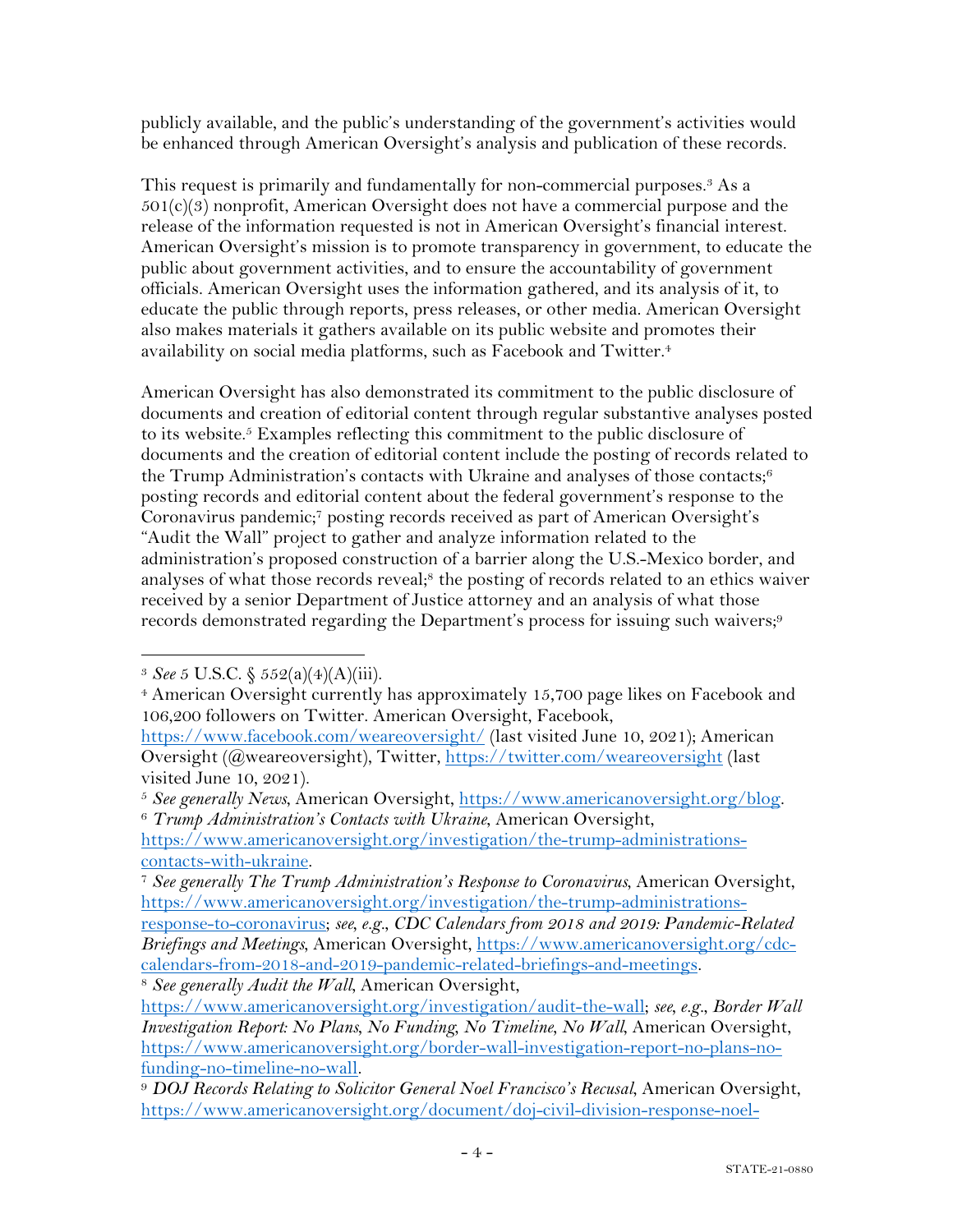and posting records and analysis of federal officials' use of taxpayer dollars to charter private aircraft or use government planes for unofficial business.10

### Accordingly, American Oversight qualifies for a fee waiver. **Guidance Regarding the Search & Processing of Requested Records**

In connection with its request for records, American Oversight provides the following guidance regarding the scope of the records sought and the search and processing of records:

- Please search all locations and systems likely to have responsive records, regardless of format, medium, or physical characteristics. For instance, if the request seeks "communications," please search all locations likely to contain communications, including relevant hard-copy files, correspondence files, appropriate locations on hard drives and shared drives, emails, text messages or other direct messaging systems (such as iMessage, WhatsApp, Signal, or Twitter direct messages), voicemail messages, instant messaging systems such as Lync or ICQ, and shared messages systems such as Slack.
- In conducting your search, please understand the terms "record," "document," and "information" in their broadest sense, to include any written, typed, recorded, graphic, printed, or audio material of any kind. We seek records of any kind, including electronic records, audiotapes, videotapes, and photographs, as well as letters, emails, facsimiles, telephone messages, voice mail messages, and transcripts, notes, or minutes of any meetings, telephone conversations, or discussions.
- Our request for records includes any attachments to those records or other materials enclosed with those records when they were previously transmitted. To the extent that an email is responsive to our request, our request includes all prior messages sent or received in that email chain, as well as any attachments to the email.
- Please search all relevant records or systems containing records regarding agency business. Do not exclude records regarding agency business contained in files, email accounts, or devices in the personal custody of your officials, such as personal email accounts or text messages. Records of official business conducted using unofficial systems or stored outside of official files are subject to the

<sup>10</sup> See generally Swamp Airlines: Chartered Jets at Taxpayer Expense, American Oversight, https://www.americanoversight.org/investigation/swamp-airlines-private-jetstaxpayer-expense; *see, e.g.*, *New Information on Pompeo's 2017 Trips to His Home State*, American Oversight, https://www.americanoversight.org/new-information-onpompeos-2017-trips-to-his-home-state.

francisco-compliance; *Francisco & the Travel Ban: What We Learned from the DOJ Documents*, American Oversight, https://www.americanoversight.org/francisco-thetravel-ban-what-we-learned-from-the-doj-documents.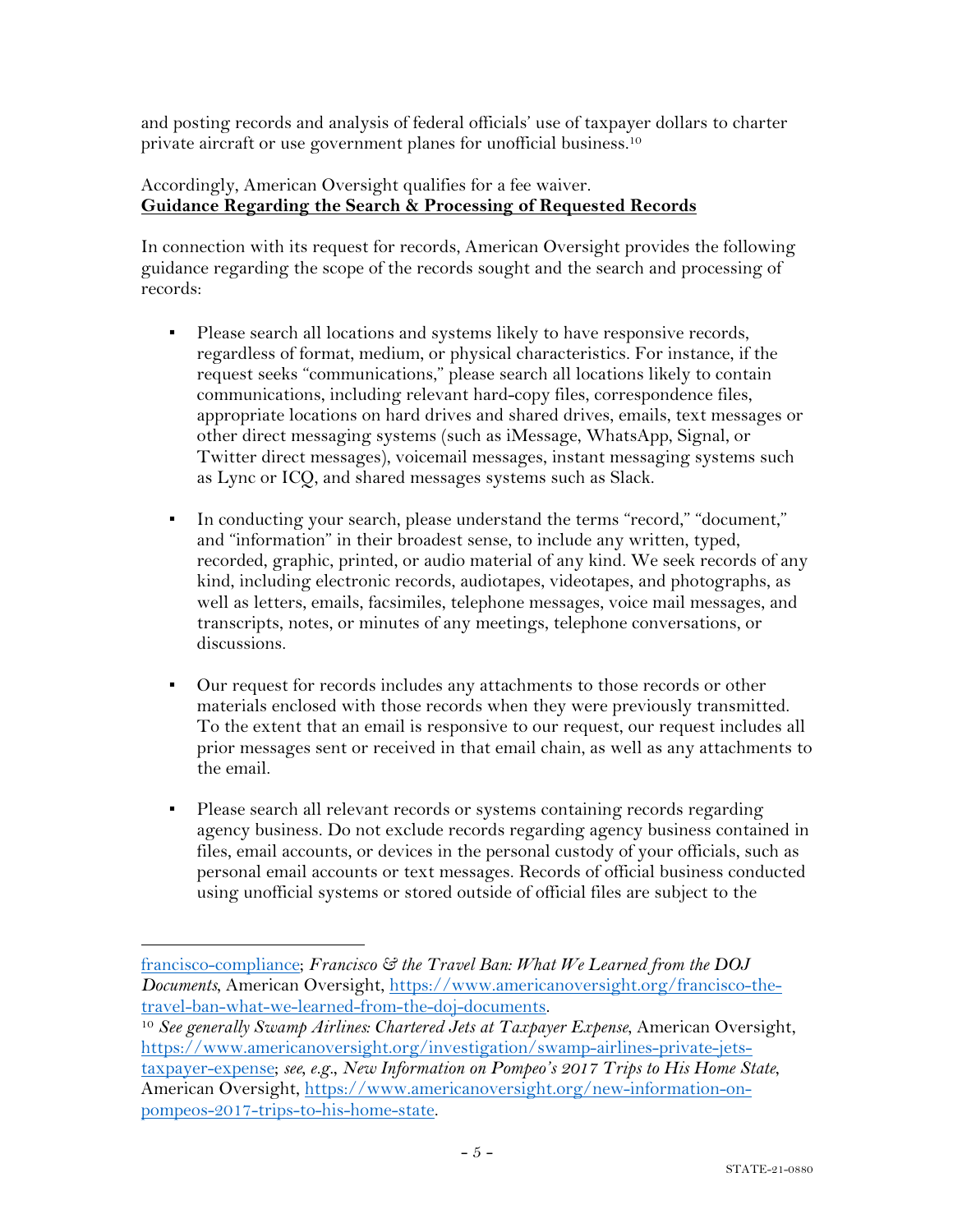Federal Records Act and FOIA.11 It is not adequate to rely on policies and procedures that require officials to move such information to official systems within a certain period of time; American Oversight has a right to records contained in those files even if material has not yet been moved to official systems or if officials have, by intent or through negligence, failed to meet their obligations.12

- Please use all tools available to your agency to conduct a complete and efficient search for potentially responsive records. Agencies are subject to governmentwide requirements to manage agency information electronically,<sup>13</sup> and many agencies have adopted the National Archives and Records Administration (NARA) Capstone program, or similar policies. These systems provide options for searching emails and other electronic records in a manner that is reasonably likely to be more complete than just searching individual custodian files. For example, a custodian may have deleted a responsive email from his or her email program, but your agency's archiving tools may capture that email under Capstone. At the same time, custodian searches are still necessary; agencies may not have direct access to files stored in .PST files, outside of network drives, in paper format, or in personal email accounts.
- In the event some portions of the requested records are properly exempt from disclosure, please disclose any reasonably segregable non-exempt portions of the requested records. If a request is denied in whole, please state specifically why it is not reasonable to segregate portions of the record for release.
- Please take appropriate steps to ensure that records responsive to this request are not deleted by the agency before the completion of processing for this request. If records potentially responsive to this request are likely to be located on systems where they are subject to potential deletion, including on a scheduled basis, please take steps to prevent that deletion, including, as appropriate, by instituting a litigation hold on those records.

## **Conclusion**

If you have any questions regarding how to construe this request for records or believe that further discussions regarding search and processing would facilitate a more

<sup>11</sup> *See Competitive Enter. Inst. v. Office of Sci. & Tech. Policy*, 827 F.3d 145, 149–50

<sup>(</sup>D.C. Cir. 2016); *cf. Judicial Watch, Inc. v. Kerry*, 844 F.3d 952, 955–56 (D.C. Cir. 2016). 12 *See Competitive Enter. Inst. v. Office of Sci. & Tech. Policy*, No. 14-cv-765, slip op. at 8 (D.D.C. Dec. 12, 2016).

<sup>13</sup> Presidential Memorandum—Managing Government Records, 76 Fed. Reg. 75,423 (Nov. 28, 2011), https://obamawhitehouse.archives.gov/the-press-

office/2011/11/28/presidential-memorandum-managing-government-records; Office of Mgmt. & Budget, Exec. Office of the President, Memorandum for the Heads of

Executive Departments & Independent Agencies, "Managing Government Records Directive," M-12-18 (Aug. 24, 2012), https://www.archives.gov/files/recordsmgmt/m-12-18.pdf.